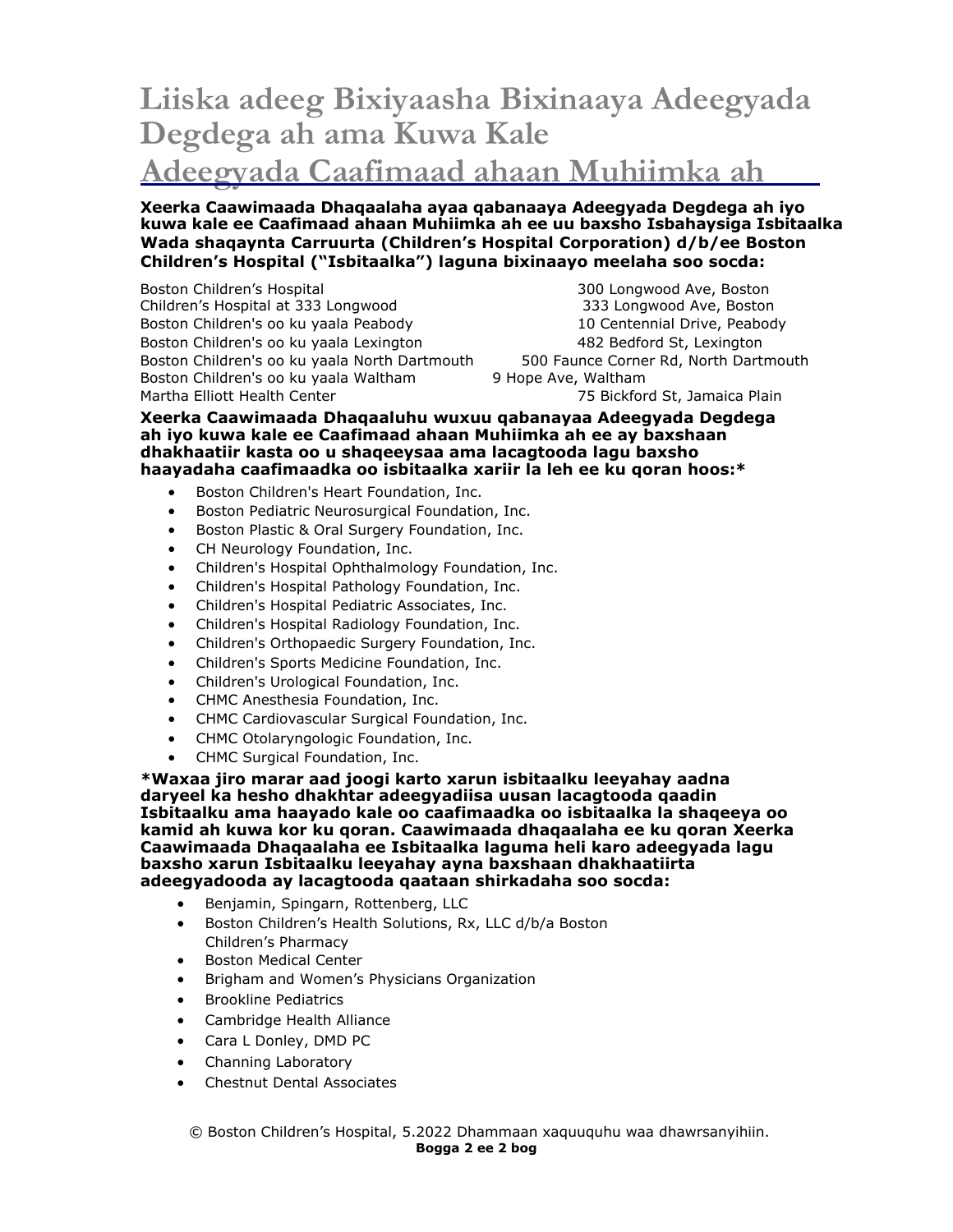Chestnut Hill Plastic & Aesthetic Surgery Associates

© Boston Children's Hospital, 5.2022 Dhammaan xaquuquhu waa dhawrsanyihiin. **Bogga 2 ee 2 bog**